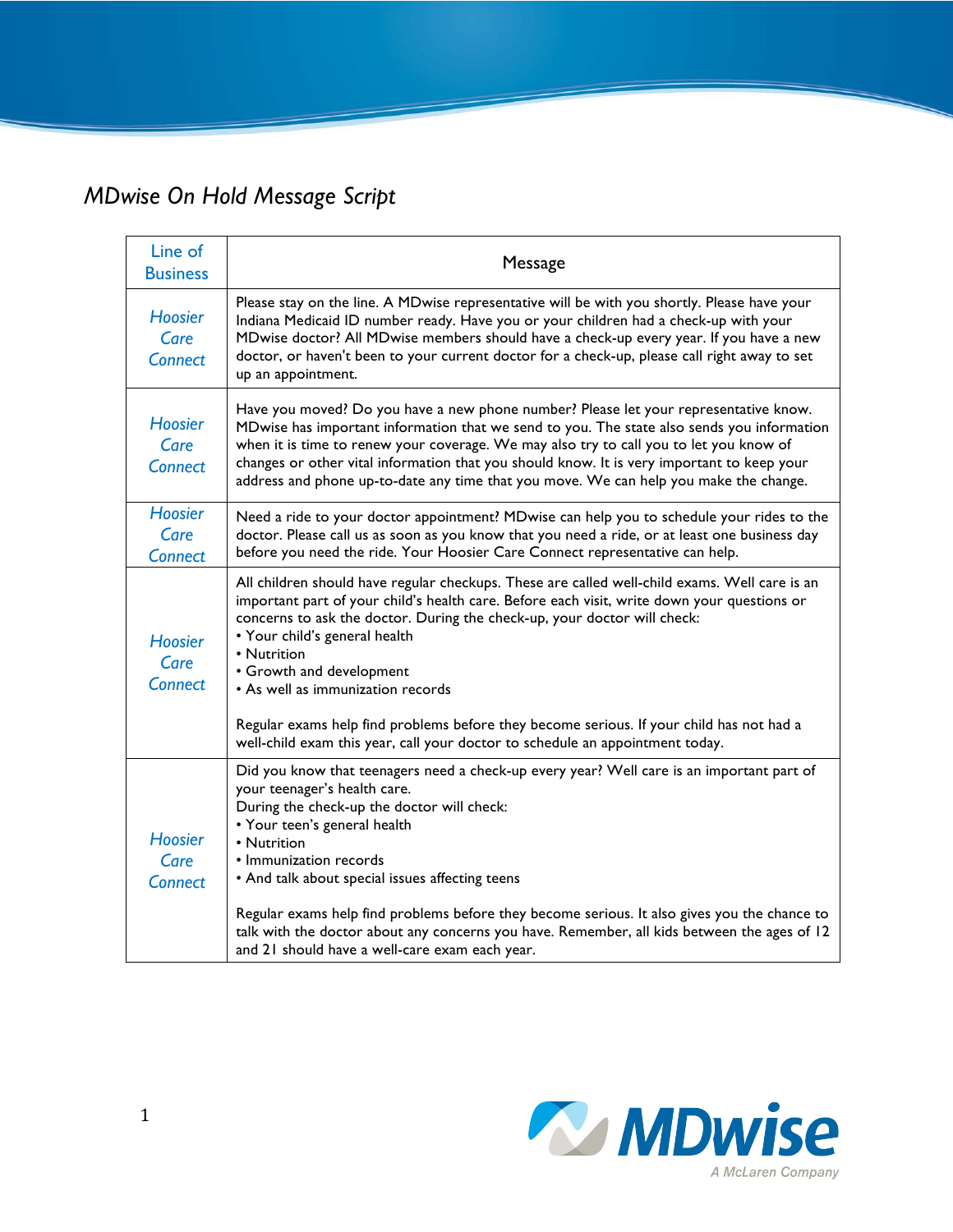| <b>HIP</b> | Chlamydia is a sexually transmitted disease. It affects about 2.8 million Americans every year.<br>Many people don't know they have the disease. That is because the symptoms are not always<br>easy to see. The good news is that Chlamydia can be treated. Early treatment can prevent<br>complications like pelvic inflammatory disease and infertility. Be safe and be sure. Ask your<br>doctor for a Chlamydia test.                                                                                                                                                                                                                                                       |
|------------|---------------------------------------------------------------------------------------------------------------------------------------------------------------------------------------------------------------------------------------------------------------------------------------------------------------------------------------------------------------------------------------------------------------------------------------------------------------------------------------------------------------------------------------------------------------------------------------------------------------------------------------------------------------------------------|
| <b>HIP</b> | Cold season is here. The best thing to do for a cold is to drink plenty of fluids. Get lots of<br>rest and be patient. The symptoms will go away. If you need relief from a runny nose, cough,<br>headache, or muscle ache you can take over-the-counter medicines. Just ask your doctor or<br>pharmacy what is right for you. These medicines can make you feel better. MDwise will pay<br>for some over-the-counter-medicines if your doctor gives you a prescription. Ask your<br>doctor about over-the-counter medicines that will help. You should know that antibiotics are<br>used to treat bacterial infections not colds. Taking antibiotics for colds can be harmful. |
| <b>HIP</b> | Please wait on the line and have your MDwise Healthy Indiana Plan RID number ready. A<br>MDwise representative will be with you shortly.                                                                                                                                                                                                                                                                                                                                                                                                                                                                                                                                        |
| <b>HIP</b> | Please wait on the line. A MDwise representative will be with you shortly.<br>Have you had a check-up with your MDwise doctor? All members should have a check-up<br>every year. Your doctor will tell you about other preventive care services that you will need.                                                                                                                                                                                                                                                                                                                                                                                                             |
| <b>HIP</b> | Please remember that you must make a contribution each month. You must do this to stay<br>on the Healthy Indiana Plan. If you have any questions about your contribution, please ask<br>your customer service representative.                                                                                                                                                                                                                                                                                                                                                                                                                                                   |
| <b>HIP</b> | If you have a question or concern about your health, MDwise has NURSEon-call. This 24-<br>hour option is there to answer any health question that you may have. When you call our<br>number, choose option #3.                                                                                                                                                                                                                                                                                                                                                                                                                                                                  |
| <b>HIP</b> | If you are a woman age 40 or more, ask your doctor about a mammogram. A mammogram is<br>an important screening tool. It is usually done once each year. It is used to find breast cancer<br>early. Early detection results in better treatment outcomes. Remember that it also important<br>to do breast self-exams every month. If you have a family history of breast cancer, you may<br>need to be tested earlier than age 40. Call your doctor if you have questions or concerns.                                                                                                                                                                                           |
| <b>HIP</b> | Do you smoke cigarettes or use tobacco products? If so, you know how harmful this can be<br>to your health. Smoking can cause cancer and breathing problems like emphysema. Second<br>hand smoke is also harmful to your family's health. If you are pregnant and smoke, it can be<br>harmful to your unborn child. If you want to quit the tobacco habit, please ask your<br>representative about the SMOKEfree program. We can get you materials that may help you<br>quit. You can also call the Indiana Tobacco Quitline at 1-800-QUIT-NOW or 1-800-784-<br>8669.                                                                                                           |
| <b>HIP</b> | If you are woman age 21 to 64, remember to get a Pap and pelvic exam each year. This<br>important exam helps to find problems before they become serious. It can help find things<br>like cancer and infections. If you have not had your annual exam this year, call your doctor<br>today.                                                                                                                                                                                                                                                                                                                                                                                     |

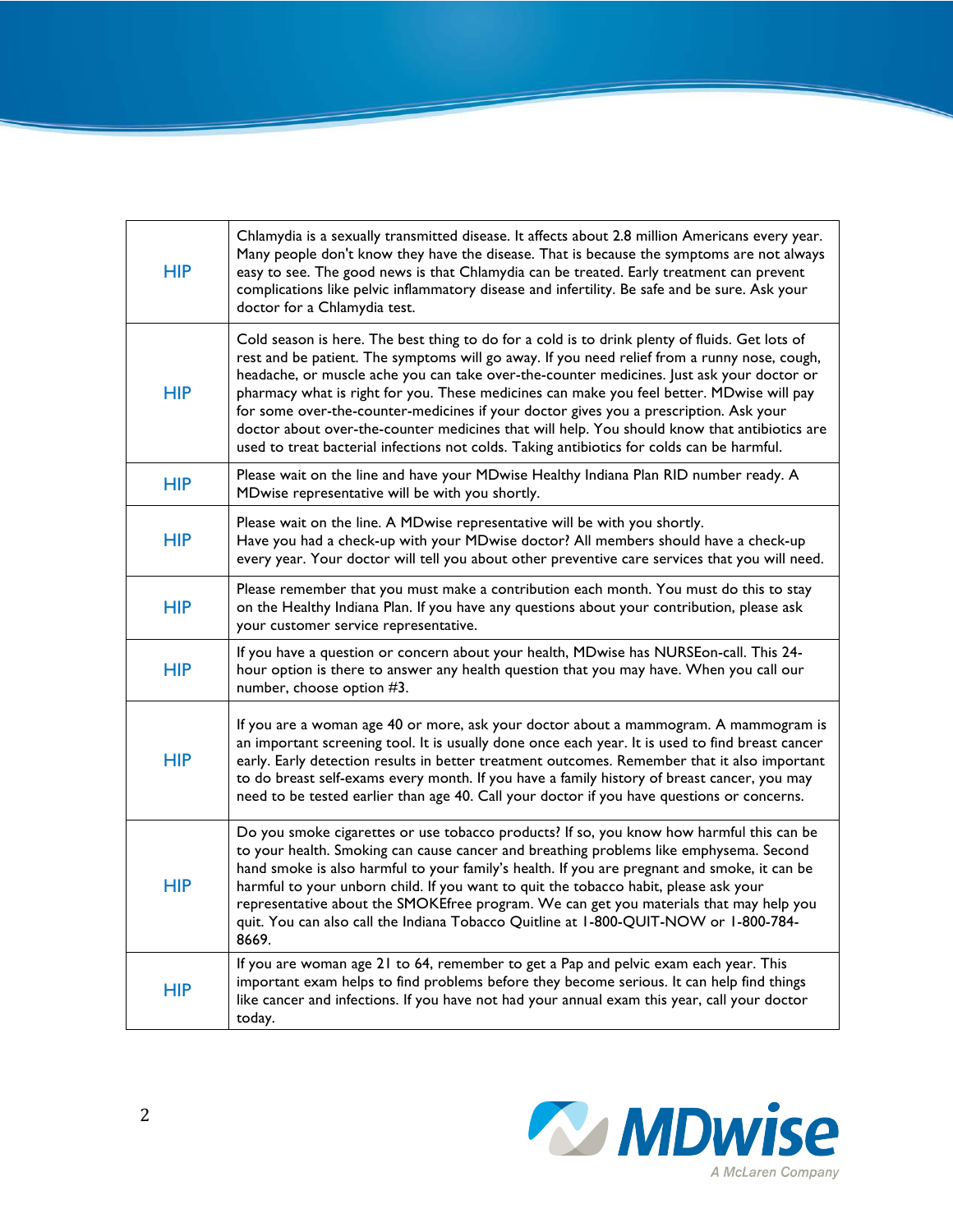| HIP | Have you moved? Do you have a new phone number? Please let your representative know.<br>MDwise has important information that we send to you. The state also sends you information<br>when it is time to renew your coverage. We may also try to call you to let you know of<br>changes or other vital information that you should know. It is very important to keep your<br>address and phone up-to-date any time that you move. We can help you make the change. |
|-----|---------------------------------------------------------------------------------------------------------------------------------------------------------------------------------------------------------------------------------------------------------------------------------------------------------------------------------------------------------------------------------------------------------------------------------------------------------------------|
|-----|---------------------------------------------------------------------------------------------------------------------------------------------------------------------------------------------------------------------------------------------------------------------------------------------------------------------------------------------------------------------------------------------------------------------------------------------------------------------|

| Hoosier<br><b>Healthwise</b>        | Please wait on the line and have your Hoosier Healthwise number ready. A MDwise<br>representative will be with you shortly.                                                                                                                                                                                                                                                                                                                                                                                                                                                                                           |
|-------------------------------------|-----------------------------------------------------------------------------------------------------------------------------------------------------------------------------------------------------------------------------------------------------------------------------------------------------------------------------------------------------------------------------------------------------------------------------------------------------------------------------------------------------------------------------------------------------------------------------------------------------------------------|
| <b>Hoosier</b><br><b>Healthwise</b> | If you have a question or concern about you or your child's health, MDwise has<br>NURSEon-call. This 24-hour option is there to answer any question that you may have.<br>NURSEon-call does not schedule transportation to doctor appointments.                                                                                                                                                                                                                                                                                                                                                                       |
| Hoosier<br><b>Healthwise</b>        | All children should have regular checkups. Well care is an important part of your child's<br>health care. Before each visit, write down your questions or concerns to ask the doctor.<br>During the check-up, your doctor will check your child's general health, nutrition, growth<br>and development, as well as immunization records. Regular exams help find problems<br>before they become serious. It also gives you the chance to talk about any concerns you<br>have with the doctor. If your child has not had a well -child exam this year, call your<br>doctor to schedule an appointment today.           |
| <b>Hoosier</b><br><b>Healthwise</b> | Chlamydia is a sexually transmitted disease. It affects about 2.8 million Americans every<br>year. Many people don't know they have the disease. That is because the symptoms are<br>not always easy to see. The good news is that Chlamydia can be treated. Early treatment<br>can prevent complications like pelvic inflammatory disease and infertility. Be safe and be<br>sure. Ask your doctor for a Chlamydia test.                                                                                                                                                                                             |
| <b>Hoosier</b><br><b>Healthwise</b> | If you have diabetes, an eye exam could save your sight. Early detection can help stop<br>vision loss or blindness that often occurs with diabetes. There is a yearly test called the<br>dilated retinal exam or DRE. The DRE test allows the eye doctor to see more of the<br>inside of your eyes. Remember, early detection can save your vision. Make sure to<br>schedule your DRE and ask your eye doctor to send the results to the doctor who treats<br>your diabetes.                                                                                                                                          |
| Hoosier<br><b>Healthwise</b>        | If you are pregnant, schedule an appointment with your doctor early in your pregnancy.<br>Early and routine prenatal care will keep you healthy and reduce the risk of health<br>problems for the baby. Call your doctor now to schedule an appointment. We have a<br>program called BLUEBELLEbeginnings for pregnant women. You will get important<br>information about pregnancy and delivery. Also, don't forget about the<br>MDwiseREWARDS program. You can earn points towards a gift card if you make and<br>keep all of your prenatal and your postpartum appointments. Ask your MDwise<br>representative how. |
| <b>Hoosier</b><br><b>Healthwise</b> | Did you know that teenagers need a check-up every year? Regular check-ups are an<br>important part of your teenager's health care. During the check-up, the doctor will check<br>your teen's general health, nutrition, immunization records, and talk about special issues<br>affecting teens. Regular exams help find problems before they become serious. It also<br>gives you the chance to talk with the doctor about any concerns you have. Remember all<br>kids between the ages of 12 and 21 should have a well care exam each year.                                                                          |
| <b>Hoosier</b><br><b>Healthwise</b> | Please wait on the line. A MDwise representative will be with you shortly. Have you had a<br>check-up with your MDwise doctor? All members should have a check-up every year.<br>Your doctor will tell you about other preventive care services that you will need.                                                                                                                                                                                                                                                                                                                                                   |